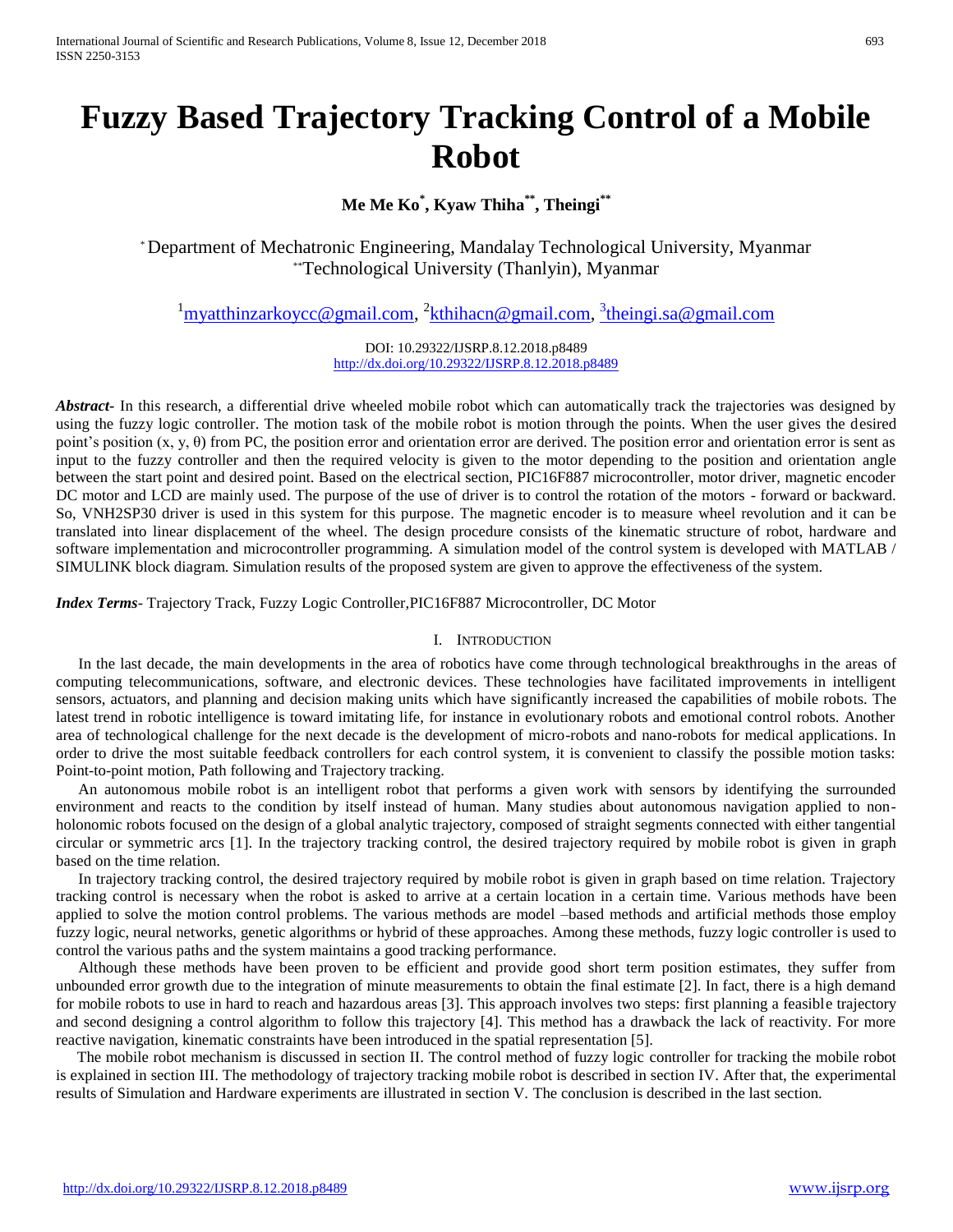### II. TRAJECTORY TRACKING OF MOBILE ROBOTMETHODOLOGY

The trajectory tracking of mobile robot system is constructed with switch, motor driver, microcontroller, 12V battery and DC gear motors. **Fig.1** shows the block diagram of motor control for mobile robot trajectory tracking control.



Figure 1: Block diagram of motor control for mobile robot

The coordinates of the vehicle is  $q = (x, y, \theta)$ , and  $(x, y)$  are the position of the wheels (m), and  $\theta$  is the orientation (heading) of the wheels (rad). The kinematics models of the mobile robot equation are based on the unicycle equation.

$$
\dot{x} = V \cos \theta \qquad (1)
$$
  

$$
\dot{y} = V \sin \theta \qquad (2)
$$
  

$$
\dot{\theta} = \omega \qquad (3)
$$

Where, V is the linear velocity (m/sec) and  $\omega$  is angular velocity (rad/sec). The following equations are used to find the linear velocity and angular velocities.

$$
V = \frac{v_l + v_r}{2}(4)
$$
  

$$
\omega = \frac{v_l - v_r}{D}(5)
$$

Left and right wheel linear velocities (m/sec) are shown in the following;

$$
v_r = \left(\frac{2v + \omega l}{2R}\right)
$$

$$
\frac{2v - \omega l}{2R}
$$

 $v_1=$ 

Where, r is radius of the wheels,  $v_r$  and  $v_l$  are right and left wheel linear velocities, R is the radius of the wheels and the distance between the wheels is D. Error position and orientation can be estimated as follow:

$$
E_p = \sqrt{(x_g - x)^2 + (y_g - y)^2(7)}
$$
  
\n
$$
\theta_g = \theta_{\text{goal}} = \arctan 2 \left(\frac{y_g - y}{x_g - x}\right)
$$
 (8)

Error orientation,  $e = \theta_a - \theta$ 

Corrected error, 
$$
E_{\theta}
$$
 = arctan2 (sin (e), cos (e))

The kinematic model equation of the mobile robot is given by:

$$
q = \begin{pmatrix} \dot{x} \\ \dot{y} \\ \dot{\theta} \end{pmatrix} = \begin{pmatrix} \cos \theta & 0 \\ \sin \theta & 0 \\ 0 & 1 \end{pmatrix} \begin{pmatrix} v \\ \omega \end{pmatrix} \tag{9}
$$

#### *A. Hardware Components of Mobile Robot*

The components of mobile robot are two DC gear motor with encoder, one caster wheel,VNH2SP30 motor driver, 12V battery and PIC16F887 microcontroller. DC gear motor reduction ratio is 1:45 gearbox and revolution is 12 pulses per revolution of the motor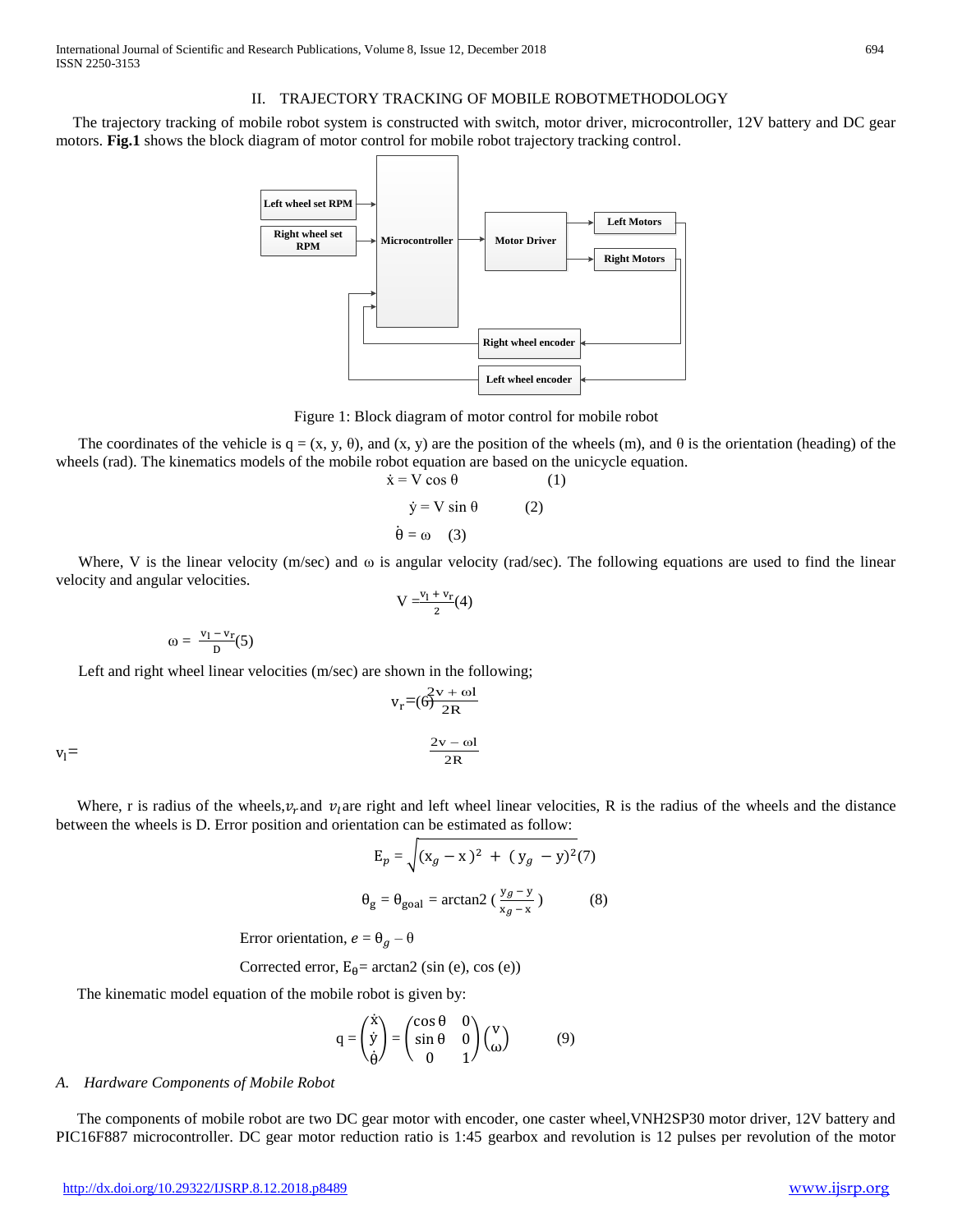shaft. Motor driver can control the motors to drive the mobile robot as defined trajectory. In this research, RB0 and RB1 pins of PIC16F887 were used for right motors to rotate forward and track the trajectory. RB2 and RB3 pins were used for left motors. For pulse width modulation (PWM), RC1 and RC2 pins were used to control the motors.**Fig. 2** shows the implementation of mobile robot.



Figure 2: Mobile Robot

# *B. Communicating with MATLAB Simulink and hardware controller*

The set rpm values from workspaceare taken and put them into the controller of mobile robot. Controller evaluates the PWM duty cycle % with motor driver circuit. "To instrument" block is used for transferring the left and right duty cycles to the mobile robot. The communication of PIC and MATLAB is serial interface and its buffer size is 512 and baud rate is 115200. The block sample rate is 0.001sec. The travelling record of the mobile robot data is expressed on "Query instrument" block. Its buffer size and baud rate is similar with "To instrument" block.

# III. FUZZY LOGIC CONTROLLER

The basic fuzzy logic controller (FLC) structure is shown in **Fig.3**, where FLC is used a supplementary role to enhance the existing control system when the control conditions change. Fuzzy control algorithm is demonstrated for tracking trajectories. The calculation module calculates the error in position and orientation  $\Delta x$ ,  $\Delta y$ ,  $\Delta \theta$  between the actual robot coordinates (x, y,) and the coordinates of the trajectory (xd, yd, θd) at each sample time. After that, the position and angle is generated to be the inputs of Fuzzy controller. To control the system, we assume the two state variables to be  $0 \le v$  (position)  $\le 1$  (m/s);  $-pi \le \theta$  (angle)  $\le pi$  (rad).



Figure 3: Basic structure of fuzzy logic controller

The knowledge base contains a set of rules which construct the decision-making logic rule table tabulated where 25 rules are used. The label and number of rules can be changed according to project preference. An addition of input and output sets can provide much more accurate results but longer time is needed to run the Simulink.

# *A. Constructing Membership Function*

Five membership functions are considered with all are of triangular member. The languages are Zero (Z), Positive Small (PS), Positive Medium (PM), Positive Big (PB), Very Positive Big (VPB) for position and velocity. For orientation and heading angle, Negative Big (NB), Negative Small (NS), Zero (Z), Positive Small (PS), Positive Big (PB) are assigned. The membership functions of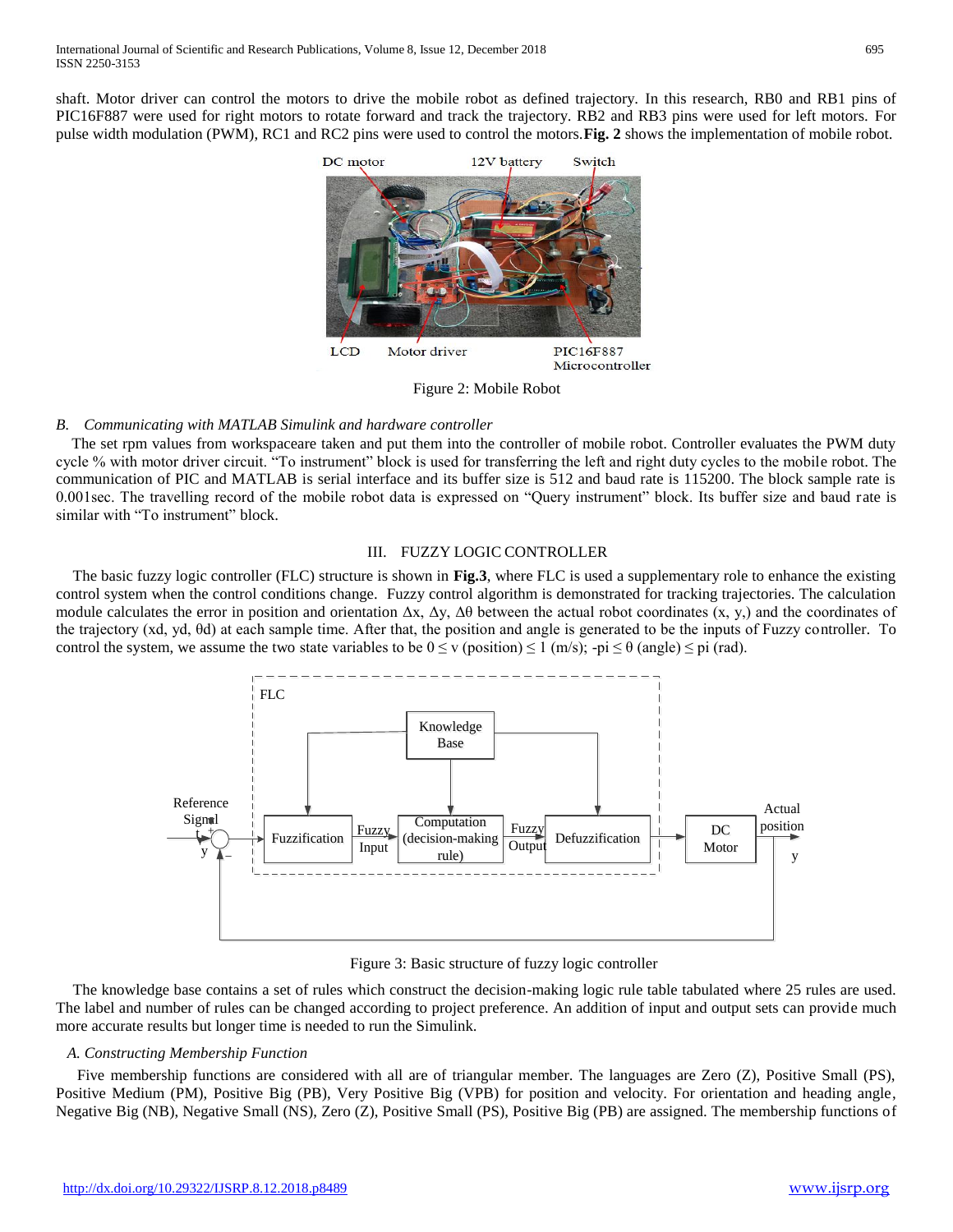inputs and outputs are shown in **Fig. 4**, where  $0 \leq Ep$  (error position)  $\leq 1.5$  (m);  $-pi \leq E$ o (error orientation)  $\leq pi$  (deg);  $0 \leq v$  (position)  $\leq 1$  (m/s);  $-2 \leq w$  (position)  $\leq 2$  (rad/s).



(a) Membership function of input variable Ep (b) Membership function of output variable v



(c) Membership function of input variable Eo(d) Membership function of output variable w

### Figure 4: Membership functions

### *B. Fuzzification and Rule Base*

The first block inside the controller is fuzzification which converts each piece of input data to degrees of membership by a lookup in one or several membership function. The fuzzification block matches the input data with the conditions of the rules to determine.

In order to satisfy the control objective it is necessary to design a fuzzy logic control for the real velocities of the mobile robot which use linguistic variables in the inputs and outputs. After constructing the stage of membership functions, the table for the rule bases is constructed.The expert system is developed based on the IF- THEN rules as 25 rules to control robot tracking defined trajectory.

If  $E_p$  is Z and  $E_q$  is NB, Then V is Z and  $\omega$  is PB. This rules quantifies the position and orientation where the predicted the position and angle of the mobile robot is much larger than the reference position and angle. Therefore, we must decrease V and ω to reduce the position and orientation of robot.

When  $E_p$  and  $E_o$  are not Z, we design the fuzzy rules as below:

- If  $E_p$  is PS and  $E_o$  is NB, Then V is PS and  $\omega$  is PB.
- $\triangleright$  If  $E_p$  is PM and  $E_o$  is NB, Then V is PS and  $\omega$  is PB.
- If  $E_p$  is PB and  $E_o$  is NS, Then V is PB and  $\omega$  is PS.
- $\triangleright$  If E<sub>p</sub> is VPB and E<sub>o</sub> is PS, Then V is PB and  $\omega$  is NS.

The fuzzy rules bases for the mobile robot control are described in Table 1.

|             |            |             | $E_{o}$   |           |            |           |           |
|-------------|------------|-------------|-----------|-----------|------------|-----------|-----------|
|             |            |             | <b>NB</b> | <b>NS</b> | Z          | <b>PS</b> | <b>PB</b> |
|             | Z          | V           | Z         | Z         | Z          | Ζ         | Z         |
|             |            | $\omega$    | <b>PB</b> | <b>PS</b> | Z          | <b>NS</b> | <b>NB</b> |
|             | <b>PS</b>  | $\mathbf V$ | <b>PS</b> | <b>PS</b> | <b>PM</b>  | <b>PS</b> | <b>PS</b> |
|             |            | $\omega$    | <b>PB</b> | <b>PB</b> | Z          | <b>NB</b> | <b>NB</b> |
| ${\bf E_p}$ | <b>PM</b>  | V           | <b>PS</b> | <b>PM</b> | <b>PM</b>  | <b>PM</b> | <b>PS</b> |
|             |            | $\omega$    | <b>PB</b> | <b>PS</b> | Z          | <b>NS</b> | <b>NB</b> |
|             | <b>PB</b>  | V           | <b>PS</b> | <b>PB</b> | <b>PB</b>  | <b>PB</b> | <b>PS</b> |
|             |            | $\omega$    | <b>PM</b> | <b>PS</b> | Z          | <b>NS</b> | <b>NM</b> |
|             | <b>VPB</b> | V           | <b>PS</b> | <b>PB</b> | <b>VPB</b> | <b>PB</b> | <b>PS</b> |
|             |            | $\omega$    | <b>PM</b> | <b>PS</b> | Z          | <b>NS</b> | <b>NM</b> |

Table1. Fuzzy rules for the mobile robot control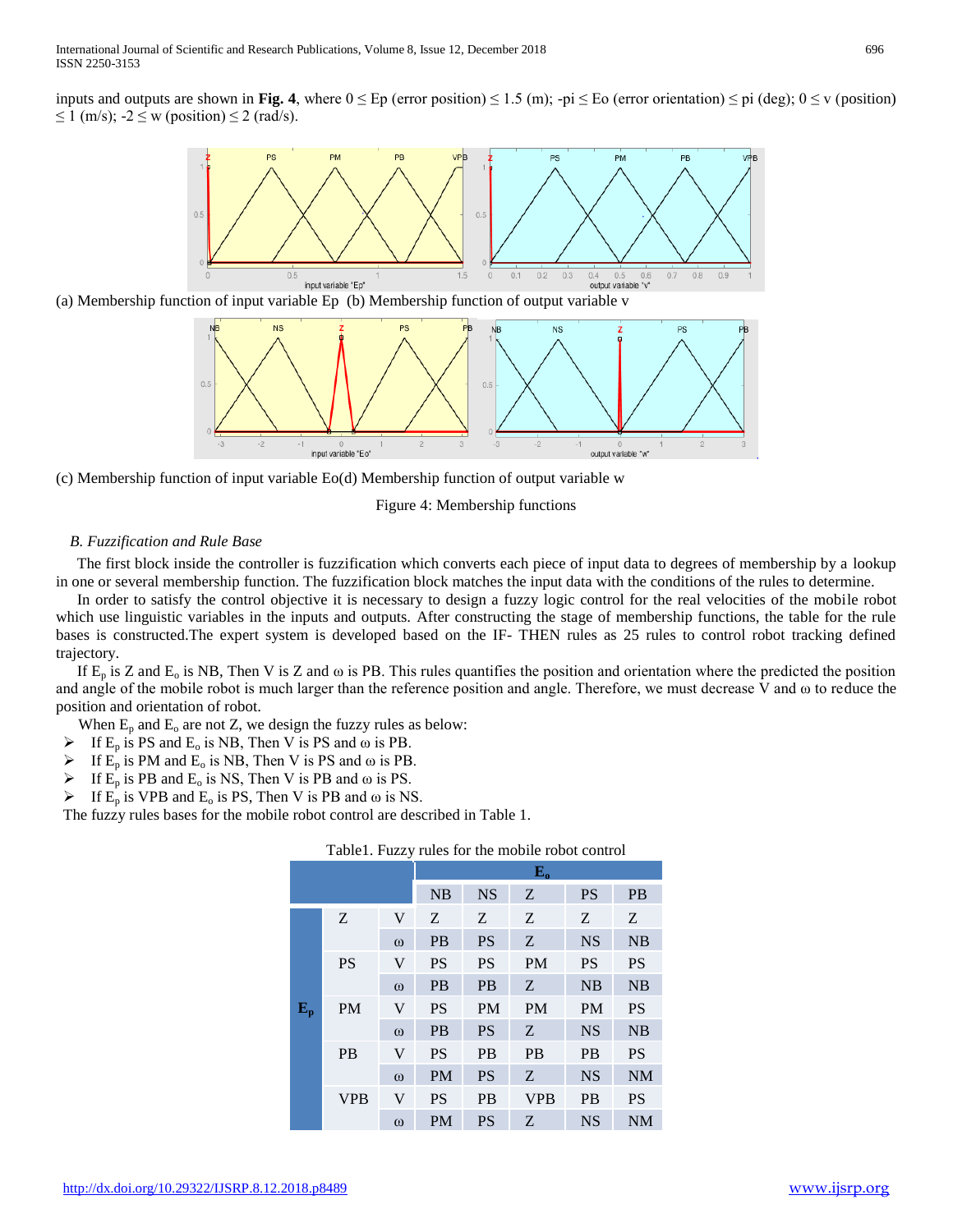International Journal of Scientific and Research Publications, Volume 8, Issue 12, December 2018 697 ISSN 2250-3153

## *C. Defuzzification*

Considering the real-time characteristics and the complexity of the algorithm, the centroid method is used to defuzzify the output variable. At first, the rule for output which best fits the current situation is chosen. In other words, more certainly that these rules can be applied than the other rules. Then, the output value that has the maximum membership function value is found according to these rules. If there is more than one variable that has the same maximum membership function value, the average of this variable is produced.

### IV. DESIGN OF TRAJECTORY TRACKING MOBILE ROBOT

The following Simulation block diagrams are designed for the trajectory tracking of mobile robot. **Fig.5** shows the Simulink block diagram of the various trajectories tracking control system. Simulink block diagram of unicycle is shown in **Fig.6.**In this system, x, y, and θ are calculated based on the linear velocity and angular velocity. And then, left and right set rpm of velocities and duty cycles are evaluated.



Figure 5: Simulink block diagram of various trajectories tracking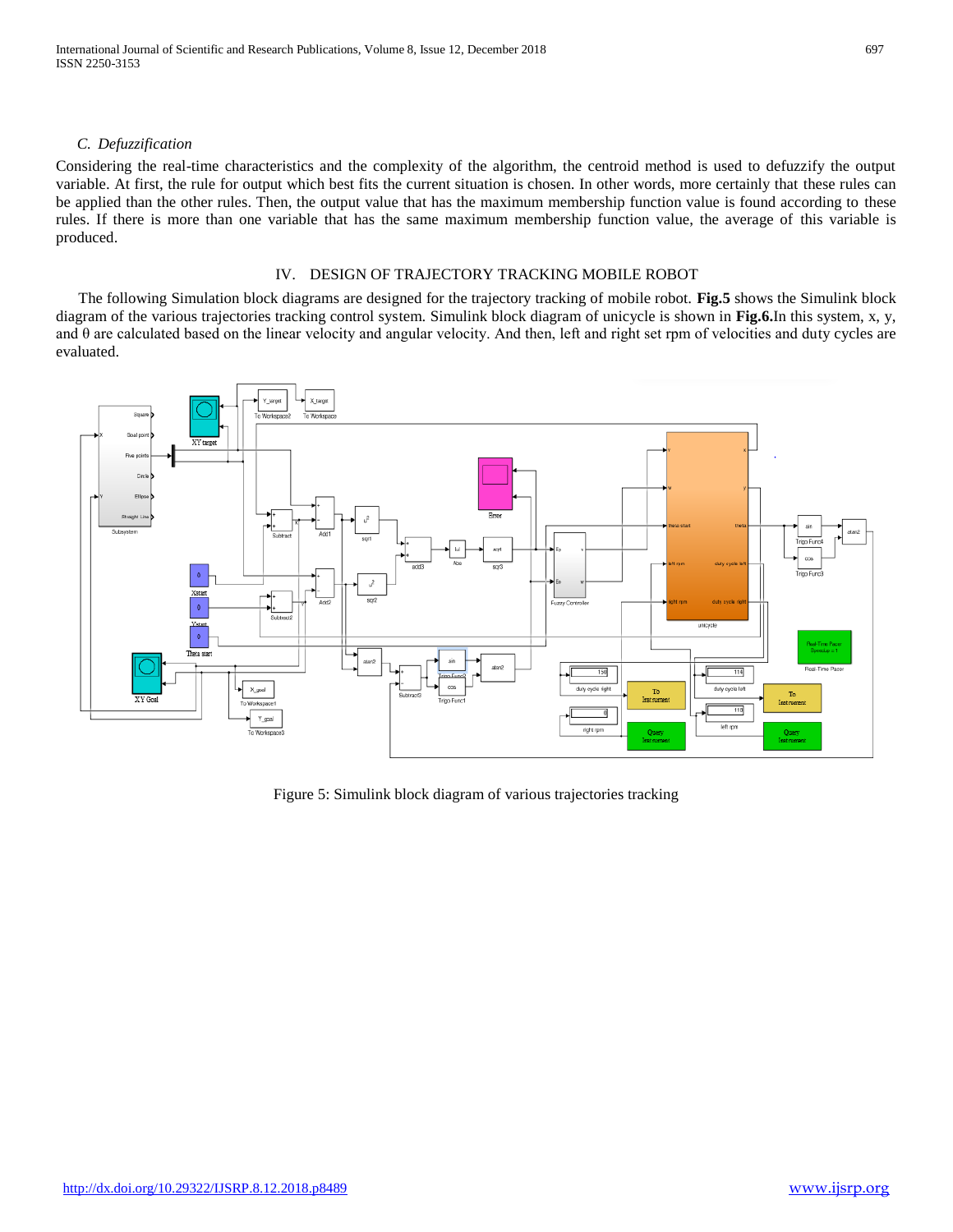

Figure 6: Simulink block diagram of unicycle

## V. EXPERIMENTAL RESULTS

### *A. Simulation Results*

For testing the performance of the operation, the following MATLAB simulation was applied. **Fig.7** shows the desired and actual square trajectory tracking of mobile robot. There were a few errors in square trajectory. The mobile robot tracked the outer route of every corner for square trajectory. Error position and orientation of square trajectory is shown in **Fig.8.**



Figure 7: Square trajectory tracking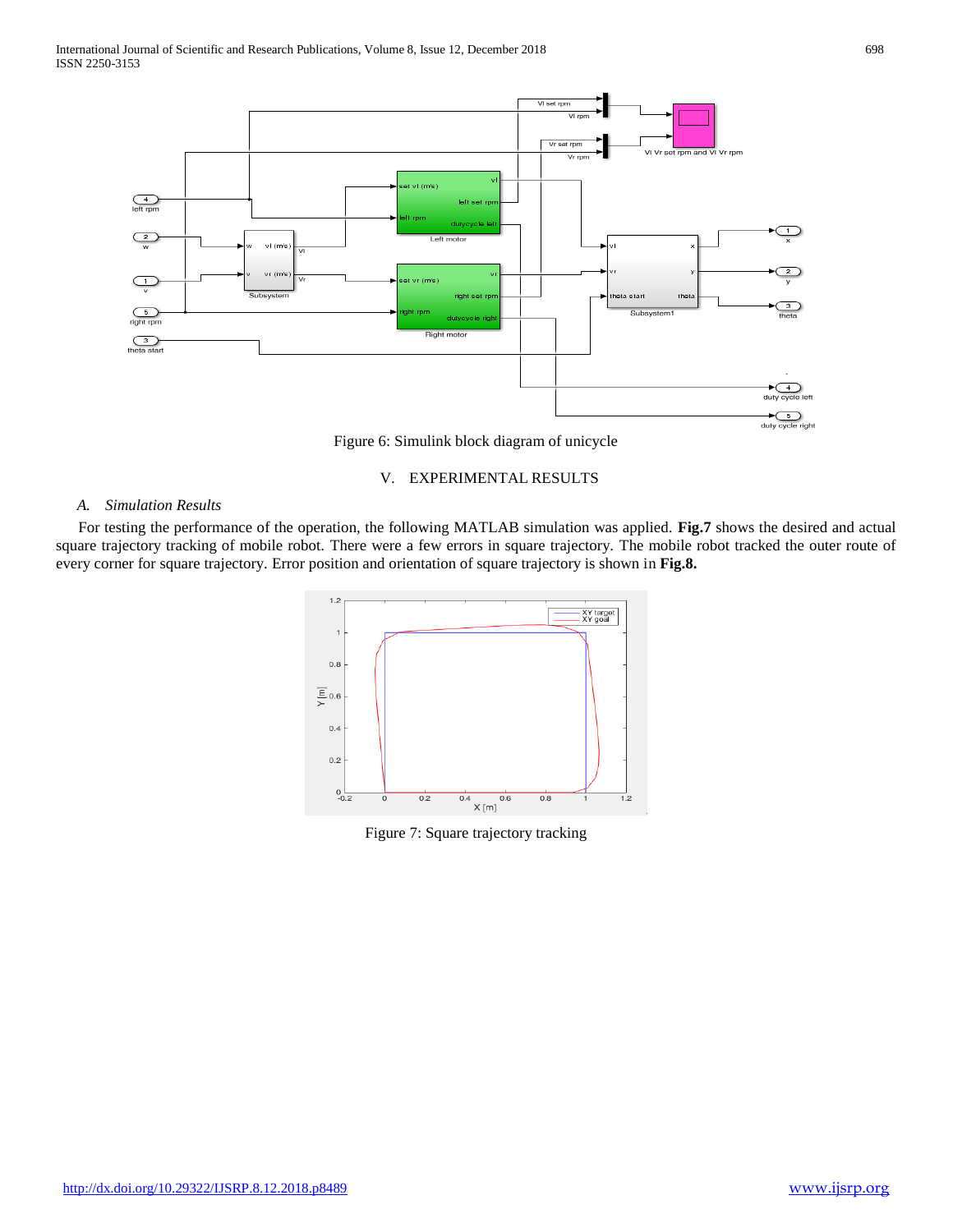

Figure 8: Error position and orientation of square trajectory

The desired and actual 5 points trajectory tracking of mobile robot is shown in **Fig.9**. Error position and orientation of 5 points trajectory is shown in **Fig.10.**



Figure 9: 5 points trajectory tracking



Figure 10: Error position and orientation of 5points trajectory

# *B. Hardware Experiment Results*

In **Fig.11**, testing x=2m, y=2m square trajectory tracking is shown. **Fig.12** shows the testing 5 points trajectory tracking from starting x=0 and y=0 points. The mobile robot tracked the outer route of every corner for both trajectories.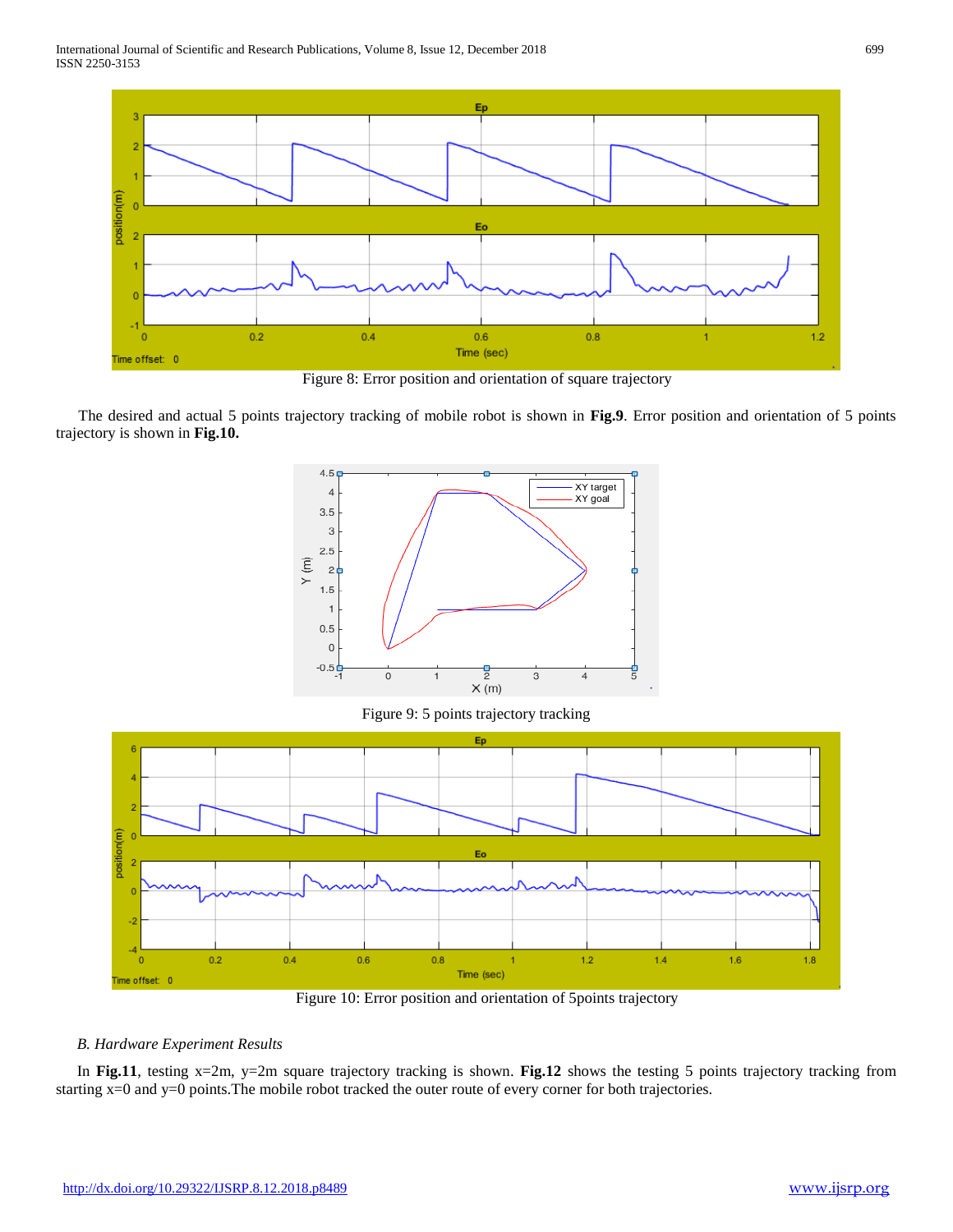

Figure 11: Testing x=2m, y=2m squaretrajectory tracking



Figure 12: Testing 5 pointstrajectory tracking

### VI. CONCLUSION

The distance travelled by the robot was calculated by transforming the number of wheel revolution counted using a magnetic encoder knowing the diameter of the wheel. The position error and angle orientation error in the command speed of the mobile robot, output from the microcontroller, is changed into analog signal fed to the motor driving of the corresponding wheel to fix the position error.The strategy presents a desired performance as it is able to accurately follow the different designed trajectory which makes it desired for the case of working in indoor environment. The simulation results are provided to illustrate the feasibility and effectively of the proposed fuzzy logic controller. It was applied on simulation scheme in purpose to track target trajectory. The results of simulations present that proposed method is suitable to solve the problem of target tracking.

### ACKNOWLEDGMENT

Firstly, I would like to acknowledge particular thanks to Dr. Sint Soe, Rector of Mandalay Technological University (MTU), for his kind permission to carry out this research. I would like to thank Dr. Wutyi Win (Professor and Head) and my supervisor, Dr.Kyaw Thiha(Professor)who has helped me throughout the year.Without their continued support and interest, this research would not have been the same as present here. And I also would like to thank all the teachers from the Department of Mechatronic Engineering, Mandalay Technological University (MTU).And I also would like to thank my family and my friends who have helped me throughout the year.

#### **REFERENCES**

- [1] Fraichard, T. & Garnier, P. (2001). Fuzzy control to drive car- like vehicles. Robotics and Autonomous Systems, 34(1),1-22.
- [2] *K. S. Chong and L. Kleeman, "Accurate odometry and error modelling for a mobile robot," in Proceedings of the IEEE International Conference on Robotics and Automation (ICRA '97),pp. 2783–2788, April 1997. View at Scopus*.
- [3] LEE T H, LAM H K, Leung F H F and Tam P K S, A practical fuzzy logic controller for the path tracking of wheeled mobile robots, IEEE Control Syst Mag, 23 (2003) 60-65*.*
- [4] Manikonda, V: Hendler, J. A. & Krishnaprasal, P.S., "Formalization behavior-based planning for nonholonomic robots", in Proc International Conference on Artificial Intelligence, pp.142-149.
- [5] Shuli S, Designing approach on trajectory tracking control of mobile robot, Robotics Computer-Integrated Manuf, 21 (2005), 82-85.
- [6] Me Me Ko, Kyaw Thiha, "Trajectory Tracking Control of a Differential Drive Wheeled Mobile Robot using Fuzzy logic Controller", The Eighth International Conference on Science and Engineering (ICSE), Yangon, Myanmar, December 9-10, 2017.
- [7] Peter Fankhauser, Corsin Gwerder, Roland Siegwart, Francis Colas, "Modeling and Control of a Robot", Zurich in June 2010.